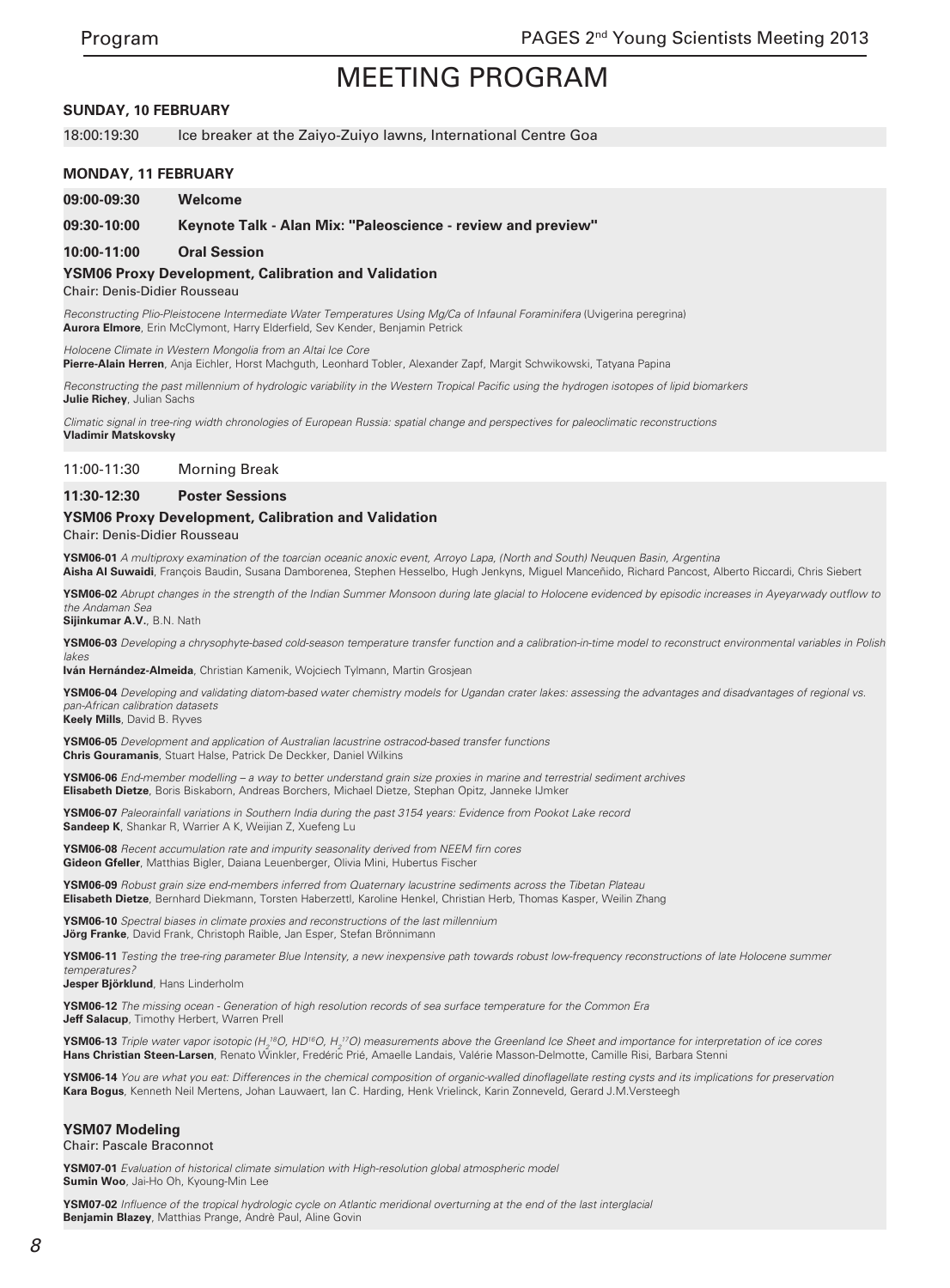**YSM07-03** *Meeting the challenge of global high resolution paleoclimate modelling* **Paul Spence**

**YSM07-04** *On the role of sea ice at the onset of the Little Ice Age* **Flavio Lehner**, Andreas Born, Christoph C. Raible, Thomas F. Stocker

**YSM07-05** Modelling the influence of evolving vegetation on past greenhouse climates **Claire Loptson**, Dan Lunt

**YSM07-06** *Projected 21st Century Decline Snow Cover Overlying the Arctic Sea Ice and Implications for the Sea Ice and Arctic Climate in CESM/CCSM* **Benjamin Blazey**

**YSM07-07** The Tropical Pacific climate response to the changing forcing over the last glacial cycle **William Roberts**, Paul Valdes

**YSM07-08** What is the influence of Tibetan Plateau on the Asian summer monsoon? Barrier versus heating effect **Guangshan Chen**, Zhengyu Liu, John Kutzbach

### **12:30-13:30 Oral Session**

#### **YSM02 Regional Climate Dynamics**

#### Chair: Olga Solomina

Sub-centennial Holocene fluctuations of Atlantic water inflow and sea ice distribution in the western Barents Sea, European Arctic **Sarah Berben**, Katrine Husum, Patricia Cabedo Sanz, Simon Belt

*Sahel megadrought during Heinrich Stadial 1: Evidence for a three-phase evolution of the low- andmid-level West African wind system* **Ilham Bouimetarhan**, Matthias Prange, Enno Schefuß, Lydie Dupont, Jörg Lippold, Stefan Mulitza, Karin Zonneveld

Precession forcing of fire activity in subtropical southern Africa over the past 170,000 years **Anne-Laure Daniau**, Maria Fernanda Sánchez Goñi, Philippe Martinez, Dunia H. Urrego, Viviane Bout-Roumazeilles, Stéphanie Desprat, Jennifer Marlon

Regional monsoon dynamics from small but complex paleoclimate networks **Kira Rehfeld**, Bedartha Goswami, Nora Molkenthin, Franziska Lechleitner, Sebastian F.M. Breitenbach, OlaKwiecien, Norbert Marwan, Jürgen Kurths

13:30-15:00 Lunch

#### **15:00-16:00 Oral Sessions**

#### **YSM02 Regional Climate Dynamics (continued)**

Chair: Ines Hessler

*Fluctuations in the Indonesian-Australian Monsoon: New insights from the Flores stalagmite record* **Nick Scroxton**, Linda Ayliffe, Mike Gagan, John Hellstrom, Wahyoe Hantoro, Hamdi Rifai, Bambang Suwargardi

History of terrestrial precipitation in the Amazon basin (South America) during the last 240 ka **Aline Govin**, Janis Ahrens, David Heslop, Matthias Zabel, Stefan Mulitza, Cristiano M. Chiessi

## **YSM07 Modeling**

#### Chair: Pascale Braconnot

Unraveling groundwater and surface water interaction in Central Kenya Rift lakes: Implications for Paleohydrology **Lydia A. Olaka**, Andreas Musolff, Ulrich Kniess

*Integrated climate-proxy modeling using the isotope-enabled SPEEDY-IER with a focus on tropical climate* **Sylvia Dee**, David Noone, Julien Emile-Geay, Nikolaus Buenning

| 16:00-16:30 | Afternoon Break                                                                                          |
|-------------|----------------------------------------------------------------------------------------------------------|
| 16:30-17:15 | The Art of Reviewing<br>Alicia Newton, Denis-Didier Rousseau and Chris Turney. Moderation: Alberto Reyes |
| 17:15-17:45 | <b>The Art of Sharing Data</b><br>David Anderson                                                         |

#### **17:45-18:45 Breakout Groups**

19:00-21:00 Boat Dinner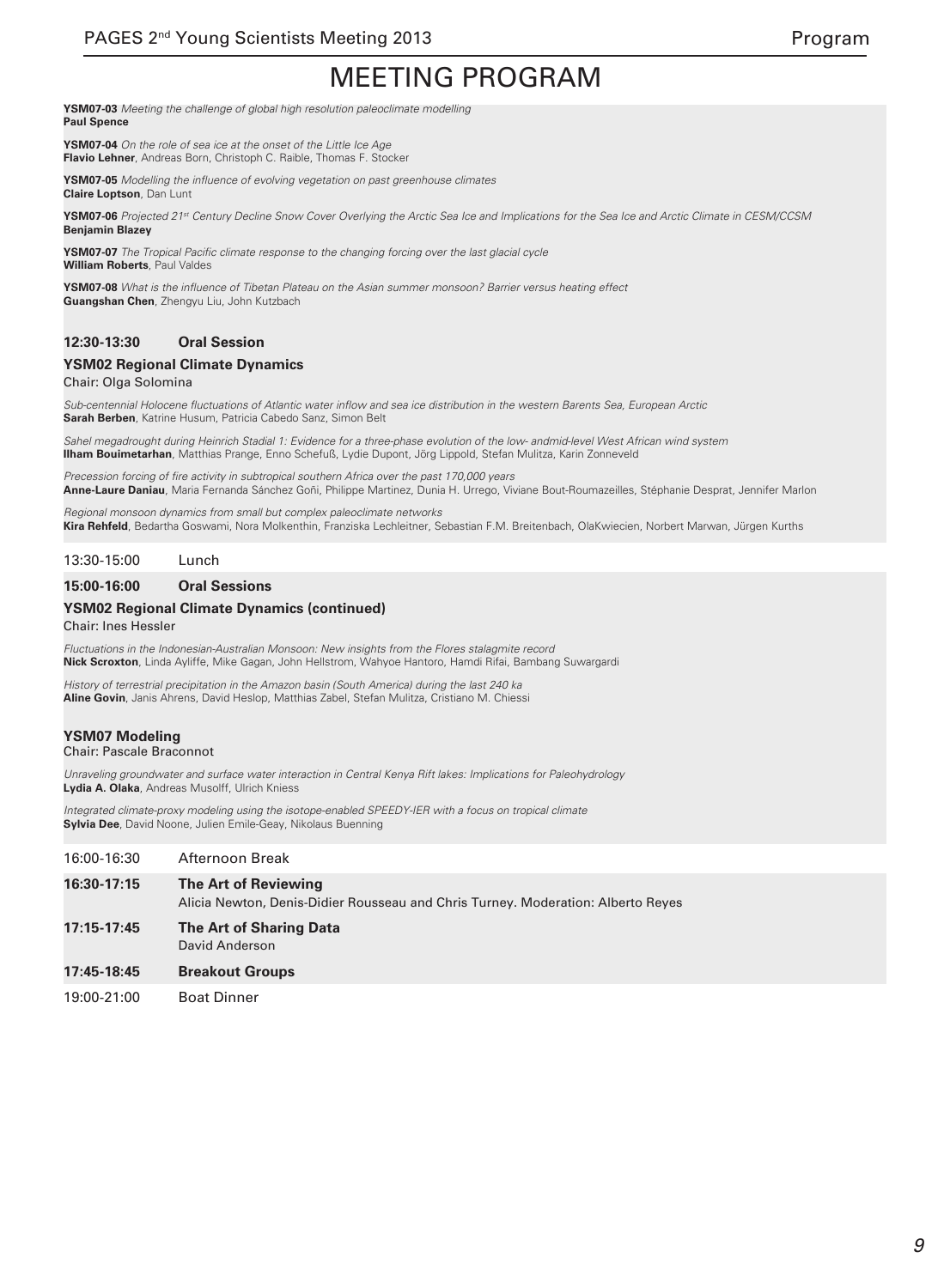#### **TUESDAY, 12 FEBRUARY**

### **09:00-10:00 Reporting from Breakout Groups**

#### **10:00-11:00 Oral Sessions**

#### **YSM01 Climate Forcings**

#### Chair: Michael Schulz

Diatom based sea-ice reconstruction over the past 95,000 years in the Indian Ocean sector of Southern Ocean **Abhilash Nair**, Rahul Mohan, M.C Manoj, Meloth Thamban

*Mid- to Late Holocene temperature and salinity changes in the Southwestern Atlantic* **Renata H. Nagai**, Cristiano M. Chiessi, Silvia H.M. Sousa, Henning Kuhnert, Stefan Mulitza, Michel M. Mahiques

#### **YSM04 Human-Climate-Ecosystem Interactions**

Chair: Janet Wilmshurst

Regional integration of lake sediment and archaeological archives: Holocene climate variability and socio-evolutionary pathways in Cappadocia, central Anatolia **Samantha Allcock**, Neil Roberts

*The impact of environmental change on past human societies in the Central Peloponnese (Greece)* **Ingmar Unkel**, Helmut Brückner, Walter Dörfler, Christian Heymann, Oliver Nelle, Arndt Schimmelmann, HelenZagana

#### 11:00-11:30 Morning Break

#### **11:30-12:30 Poster Session**

### **YSM02 Regional Climate Dynamics**

Chair: Ines Hessler

**YSM02-01** A 12,000-Year-Long, Annually-Resolved Varve Record Spanning the Last Interglacial from Lake Bosumtwi, Southern Ghana **Nicholas McKay**, Jonathan Overpeck, Timothy Shanahan, John Peck, Clifford Heil, John King, Chris Scholz

**YSM02-02** A 65 ka Stalagmite Paleoclimate Record from Northern Venezuela: A Record of Caribbean Climate Change **Julie B. Retrum**, Luis A. González, R. Lawrence Edwards, Stacy M. Tincher, Hai Chang, F. Urbani

**YSM02-03** A pseudoproxy evaluation of four climate field reconstruction methods using improved emulations of real-world conditions **Jianghao Wang**, Julien Emile-Geay, Dominique Guillot, Jason E. Smerdon

**YSM02-04** Antarctic linkages to the deep water flow variability during the past 95000 years in the Indian sector ofthe Southern Ocean **M C Manoj**, Meloth Thamban, Rahul Mohan

**YSM02-05** *Contrasting paleoceanographic conditions off western Sahel during Heinrich Stadial 1: A new concept for productivity development revealed by*  dinoflagellate cysts

**Ilham Bouimetarhan**, Jeroen Groeneveld, Matthias Zabel, Lydie Dupont, Karin Zonneveld

**YSM02-06** *Data and model perspectives on the Indian Ocean Zonal Mode over the past millennium* **Bronwen Konecky**, James Russell, Mathias Vuille, Yongsong Huang

**YSM02-07** *Deglaciation in the tropical Indian Ocean driven by interplay between the regional monsoon and global teleconnections* **Rajeev Saraswat**, David Lea, Rajiv Nigam, Andreas Mackensen, Dinesh Naik

**YSM02-08** Does upstream Agulhas Current variability reflect inferred changes in Agulhas Leakage? **Margit H. Simon**, Ian R. Hall, Kristina L. Arthur, Ben Loveday, Frank J. C. Peeters, Stephen Barker, Martin Ziegler

**YSM02-09** Eastern Andean Patagonia (40º-51ºS) vegetation and climate variability during the Holocene related tosouthern westerlies fluctuations **Gonzalo Sottile**, M. Alejandra Marcos, Florencia Bamonte, Marcos Echeverría, M. Eugenia de Porras, MarcelaTonello, M. Virginia Mancini, M. Martha Bianchi

**YSM02-10** *Genetic differentiation in the Patagonian-fueguian rodents* Abrothrix olivaceus *and* A. longipilis (Rodentia: Cricetidae) *associated to the major Pleistocene-Holocene climatic changes: Using molecular data to the global changing assessment* **Matias Mora**

**YSM02-11** *Hydrological and Climatological Changes in the Trondheimsfjord/Norway during the late Holocene inferred from Benthic Stable Isotopes and Dinocyst Assemblages*

**G. Milzer**, J. Giraudeau, S. Schmidt, J. Faust, J. Knies, F. Eynaud, C. Rühlemann

**YSM02-12** *Incidence of the most important climatic perturbations of the late Pleistocene and early Holocene on the phylogeography and population genetics of the Talas's tuco-tuco* (Ctenomys talarum) *from the Argentinean Pampas* **Matias Mora**

**YSM02-13** Late Holocene variations from Lake Rutundu, mount Kenya **Christine Omuombo**, Daniel Olago, Stephen Rucina, David Williamson

**YSM02-14** *Late Holocene vegetation vis á vis climate dynamics from Hasila wetland, western Assam, NortheastIndia: Pollen and diatom record* **Swati Dixit**, Samir Kumar Bera

**YSM02-15** *Late Quaternary paleoceanography of the southwestern Indian Ocean* **Dinesh K. Naik**, R. Saraswat, N. Khare, A.C. Pandey, A. Mackensen, R. Nigam

**YSM02-16** Late-Holocene climate variability in southern New Zealand: A multi-proxy study of laminated lake sediments from Lake Ohau to reconstruct regional *climate* **Heidi Roop**, Marcus Vandergoes, Richard Levy, Gavin Dunbar, Sean Fitzsimons, Jamie Howarth, Bob Ditchburn, Gary Wilson, Jennifer Purdie

**YSM02-17** *Mangrove and coastal environment changes during the Holocene in the Mahanadi Delta, India* **Shilpa Singh**

**YSM02-18** Marine and terrestrial response of the Black Sea/Northern Anatolia region to rapid climatic variability during the marine isotope stage 3 **Lyudmila S. Shumilovskikh**, Helge W. Arz, Hermann Behling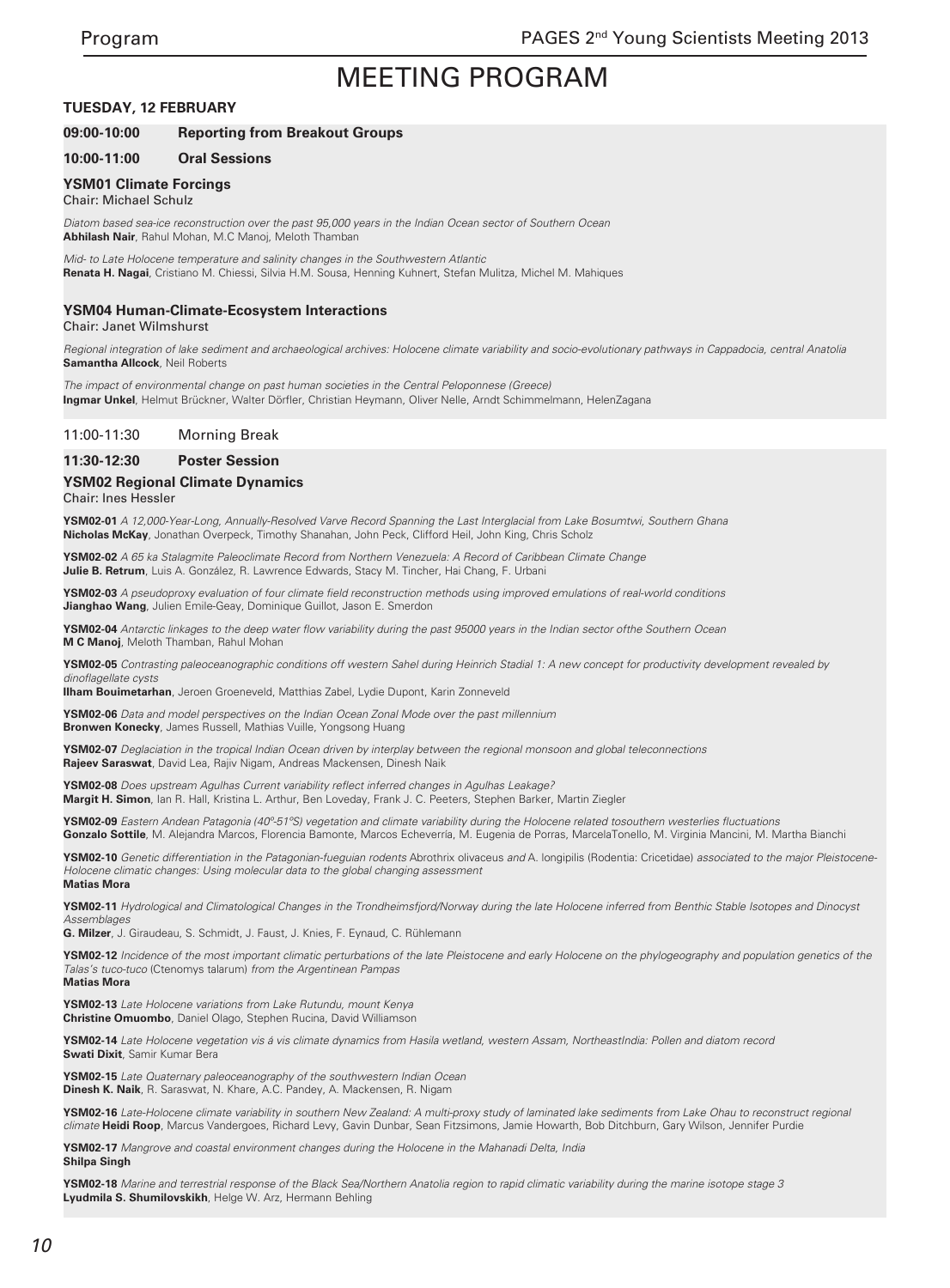**YSM02-19** *New evidence of Holocene climate and atmospheric circulation variability, inferred from lacustrine stable isotope records from Gotland, southern Sweden* **Francesco Muschitiello**, Dan Hammarlund, Barbara Wohlfarth

**YSM02-20** *New Insights on Last Glacial Ice-sheet Dynamics and Retreat Deduced from Southeastern Weddell Sea Sediment* **Daniela Sprenk**, Michael E. Weber, Gerhard Kuhn

**YSM02-21** *Novel precipitation isotope records address a long-standing debate about East Asian cave oxygen isotope records* **Elizabeth Thomas**, Steve Clemens, Tim Herbert, Yongsong Huang, Warren Prell, Jaap Sinninghe-Damsté, Youbin Sun

**YSM02-22** Permafrost and climate development in the northern Yukon since the LGM – East Beringia vs. Laurentide Ice **Michael Fritz**, Ulrike Herzschuh, Wayne Pollard, Hugues Lantuit

**YSM02-23** *Reconstruction of late Quaternary climate changes as derived from a pollen record from Lahaul Himalaya, Himachal Pradesh, India* **Suman Rawat**, A. K. Gupta, S. J. Sangode, N. R. Phadtare, H. C. Nainwal

**YSM02-24** *Southern Westerlies postglacial dynamics at Central Chilean Patagonia (Rio Cisnes valley, 44°S)* **María Eugenia de Porras**, Antonio Maldonado, Flavia Quintana, César Méndez, Omar Reyes

**YSM02-25** *The late Pleistocene-Holocene climatic transition record in the alluvial sequences of central Argentina (33-38°S)* **Mehl Adriana**, Zárate Marcelo

## **12:30-13:30 Oral Sessions**

#### **YSM05 Chronology** Chair: Alberto Reyes

*U-Pb age model for an Early Pleistocene stalagmite from Corchia Cave (Italy)* **Petra Bajo**, Russell Drysdale, Jon Woodhead, John Hellstrom, Giovanni Zanchetta

## **YSM03 Global Earth-System Dynamics**

Chair: Immaculate Ssemmanda

*How did the late-glacial no-analog plant communities in eastern North America arise? Testing competing hypotheses through model-data comparison* **Yao Liu,** Simon Brewer, Stephen T. Jackson

*The past relationship between temperature and sea level from proxy records and transient ice sheet modelling* **Edward Gasson**, Mark Siddall, Dan Lunt, David Pollard

Climate variability in West Antarctica over the last 60 thousand years and linkages to the tropics **Bradley Markle**, Eric Steig, Spruce Schoenemann, Tyler J. Fudge, WAIS Divide Community Members, Ed Brook, Ken Taylor, Todd Sowers, Andtrew Schauer, Qinghua Ding, Cecilia Bitz, Emily Newsom

## 13:30-15:00 Lunch

#### **15:00-16:00 Poster Sessions**

#### **YSM01 Climate Forcings**

Chair: Michael Schulz

**YSM01-01** Concerted climatic and oceanic variability in tropical southeastern Africa (off Tanzania) over the past 19,000 years related to the latitudinal migration of the *ITCZ: Evidence from palynology*

**Ilham Bouimetarhan**, Lydie Dupont, Karin Zonneveld

**YSM01-02** Detailed reconstructions of fluctuations of seven glaciers during the "Little Ice Age" in the Northern Caucasus Russian Federation **Irina Bushueva**

**YSM01-03** *High resolution characterization of the Indian monsoon over the last glacial period from Bitoo Cave, northern India* **Gayatri Kathayat**, Hai Cheng, Ashish Sinha, R. L. Edwards

**YSM01-04** *High-resolution multi-proxy climatic reconstruction off Myanmar suggestive of climatic modulations due to solar forcing during the past ~489 years* **Rajani Panchang**, Rajiv Nigam

**YSM01-05** Holocene carbon fluxes in the tropical peatlands of Southeast Asia: The contrasting roles of changingsea-level and climate **René Dommain**, Hans Joosten, Paul H. Glaser

**YSM01-06** Tracking carbon dynamics and climate forcing through Holocene peatland development by combining palaeoecological information and modern carbon flux *measurements*

**Paul Mathijssen**, Minna Väliranta, Eerika Niemelä, Annalea Lohila, Juha-Pekka Tuovinen

## **YSM03 Global Earth-System Dynamics**

#### Chair: Immaculate Ssemmanda

**YSM03-01** *Analysis of the South American monsoon for the mid-Holocene considering the results of seven different PMIP3-model outputs* **Luciana Prado**, Ilana Wainer, Cristiano Chiessi

**YSM03-02** *Glacier expansion during the Late Quaternary in the monsoon dominated Goriganga valley, Central Himalaya, India* **Sheikh Nawaz Ali**, Rabiul Biswas, Anil Shukla, Navin Juyal

**YSM03-03** Holocene Atlantic bottom water inflow at the western Barents Sea margin, European Arctic **Diane Groot**, Steffen Aagaard-Sørensen, Katrine Husum

**YSM03-04** *Increase proportion of Antarctic Intermediate Water off northern Chile (7°S) in glacial periods over the past million years* **Gema Martínez-Méndez**, Dierk Hebbeln, Mahyar Mohtadi, Mieke Thierens,, Frank Lamy, Tim Freudenthal

**YSM03-05** Mid-Holocene variability of the East Asian monsoon based on bulk organic δ*13C and C/N records from the Pearl River estuary, southern China* **Fengling Yu**, Yongqiang Zong, Jeremy M. Lloyd, Melanie J. Leng, Adam D. Switzer, Wyss W.-S. Yim, Guangqing Huang